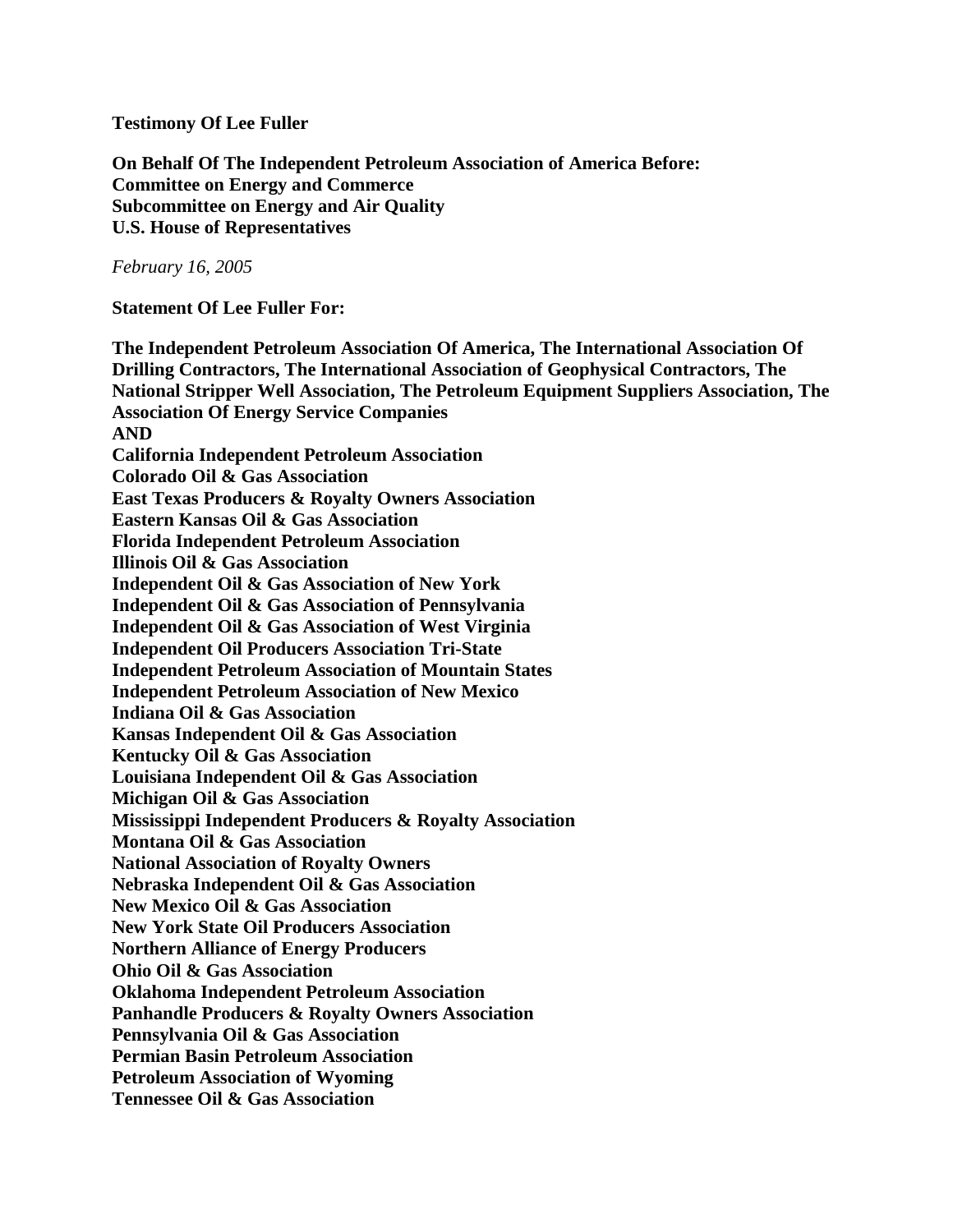#### **Texas Alliance of Energy Producers Texas Independent Producers and Royalty Owners Virginia Oil & Gas Association Wyoming Independent Producers Association**

This testimony is submitted on behalf of the Independent Petroleum Association of America (IPAA), the International Association of Drilling Contractors (IADC), the International Association of Geophysical Contractors (IAGC), the National Stripper Well Association (NSWA), the Petroleum Equipment Suppliers Association (PESA), the Association of Energy Service Companies (AESC), and 35 cooperating state and regional oil and gas associations. These organizations represent petroleum and natural gas producers, the segment of the industry that is affected the most when national energy policy does not recognize the importance of our own domestic resources. Independent producers drill 90 percent of domestic oil and natural gas wells, produce approximately 85 percent of domestic natural gas, and produce about 65 percent of domestic oil - well above that percentage of the oil in the lower 48 states. This testimony will focus on the importance of improving the conditions necessary to develop domestic natural gas. Natural gas has become a clear energy policy focal point because it represents both an energy source that is dominated by domestic supply and an energy need that can affect hundreds of thousands of American jobs in key industries. It is a clean burning fuel that is essential to the American economy. However, the principal issues and policy actions raised in this testimony are similarly applicable to crude oil - a national resource that can be developed more fully and a resource that can shift international actions with wide ranging domestic economic and security implications.

### **Overview**

Developing domestic natural gas supply will be an essential component to meet future domestic natural gas demand. This challenge requires action by Congress to encourage and allow supply to be developed. Broadly stated, it will require access to the national resource base, the capital to produce it, and a reasonable regulatory framework.

Access to the national resource base is significantly dependent upon resources underlying federal lands, both onshore and offshore. Access to onshore resources is constrained by a mosaic of restrictions that arise in the federal leasing and permitting process. Some of these arise because of the complexity of the process and the failure to adequately fund the agencies that must administer it under increasingly more complicated standards. Others, however, are a result of planned efforts to use the complexity of the process to delay or derail development. Access to key offshore resources is prohibited by moratoria.

Domestic natural gas cannot be developed without adequate capital. A stable federal permitting process is a key step. Without a belief that projects can be completed in a time certain, external capital will not be attracted to this inherently high risk industry. Similarly, internal capital income from production - is dependent in part on federal tax policy and royalty policy.

The regulatory framework must be well reasoned. Environmental management of natural gas production remains an important component of supply development. However, novel interpretations of federal law and burdensome procedural requirements that do not benefit the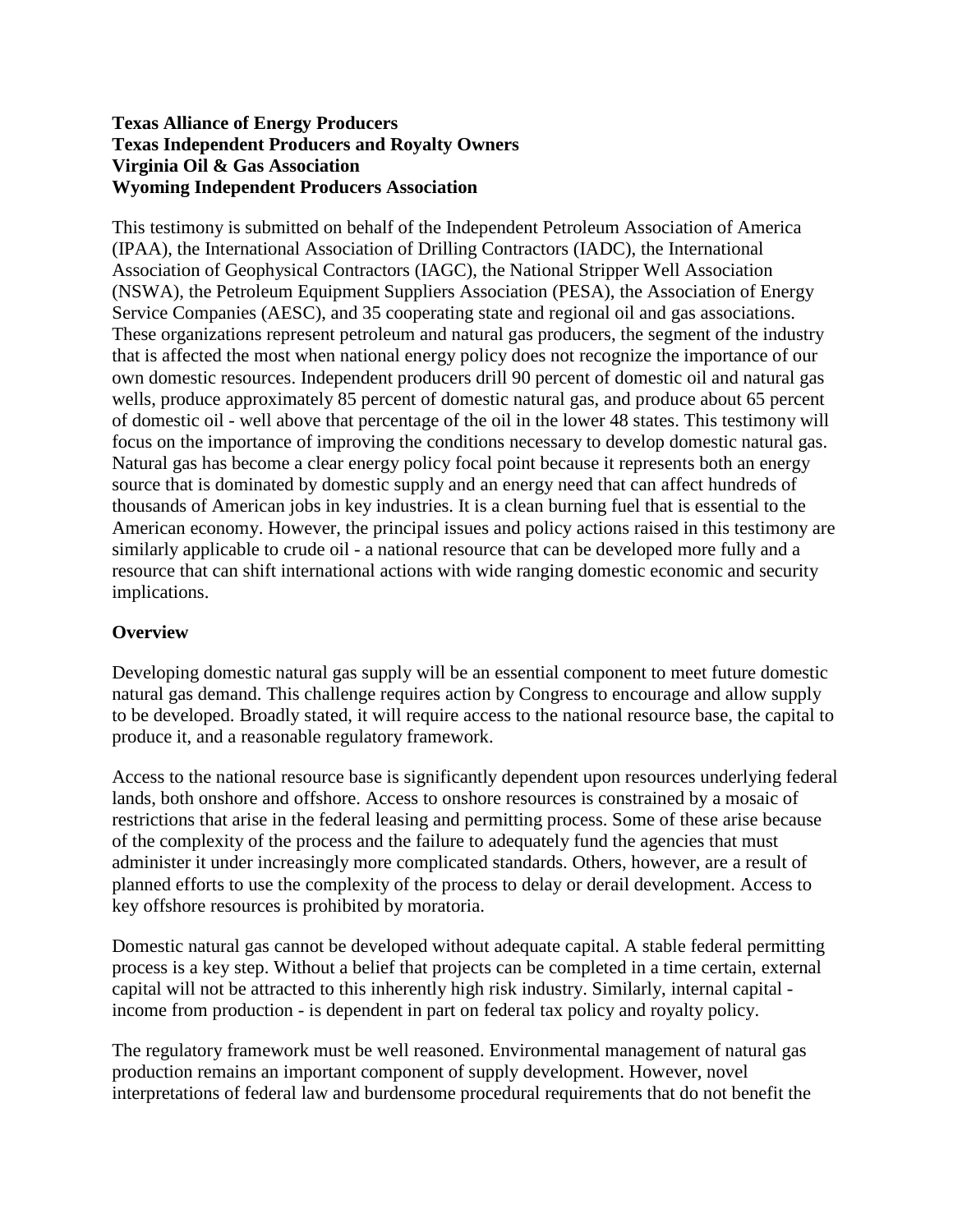environment must be avoided. For example, interpretations of the regulation of hydraulic fracturing under the Safe Drinking Water Act and of stormwater management during construction of exploration and production sites under the Clean Water Act are clearly at odds with the intent of these laws.

### **Increasing Domestic Natural Gas Supply**

Access to the federal resource base is the biggest challenge to developing domestic natural gas supplies both onshore and offshore. Some development opponents have suggested that access to the resource base is not an issue; they are wrong. For example, in 2003, the Department of Interior released a study on federal lands in the Intermountain West. It showed that 12 percent of natural gas resources were completely off limits. But, it also identified another 26-27 percent of the resources that were constrained by restrictions ranging from no surface occupancy to constraints on when development can occur. Collectively, close to 40 percent of the resource base is restricted. The remaining 60 percent is not restricted at the time of leasing, but can be limited as part of the federal permitting process and, obviously, producers must obtain a permit to develop the lease.

Some development opponents have argued that the existence of differences between the leases granted and those being developed, between the permits issued and wells being drilled suggest that leasing and permitting activities should slow. Natural gas exploration and production is not a "just in time" business. A viable natural gas project requires numerous factors to come together leases need to be obtained that cover the potential scope of the "play", permits need to be obtained, exploration must be done, drilling rigs must be scheduled consistent with the limitations of the lease and/or permit. Each of these takes time and each depends on the prior action. Not all leases will be developed because the exploration process may show them to be undesirable or the reserve may be found to exist only under certain portions of the total lease group. This has always been the case, but when a snapshot of conditions is used to suggest lack of effort, it can only be characterized as misleading at best. Take, for example, the recent comparison between the permitting of 6,100 wells in Fiscal Year 2004 compared to spudding of 2,700 wells. One obvious issue is whether it is appropriate to compare these actions in the same fiscal year. It would be more reasonable to compare new wells to permits in the prior year, where the number would be 3,800 permits in Fiscal Year 2003. Additionally, nothing in these raw number comparisons addresses whether the leases where the permits were issued or the permits limit when drilling can occur. Many parts of the Intermountain West have habitat management constraints that create such limits and most of the permits are in those states. And, it is important to recognize that drilling rigs and drilling labor are inelastic. There must be a sense that sustainable activity is likely before the service industry can expand its capacity. The oil price crisis of 1998-99 resulted in a loss of 65,000 jobs in the E&P industry that has not been completely replaced. The persistent leasing and permitting challenges of the past several years has not generated the sense of sustainability that is necessary to expand this industry segment.

In the offshore, moratoria in the Eastern Gulf of Mexico, the Atlantic Ocean, and the Pacific Ocean prohibit access to over 70 trillion cubic feet of potential natural gas - a conservative estimate. Without access, these national resources are lost.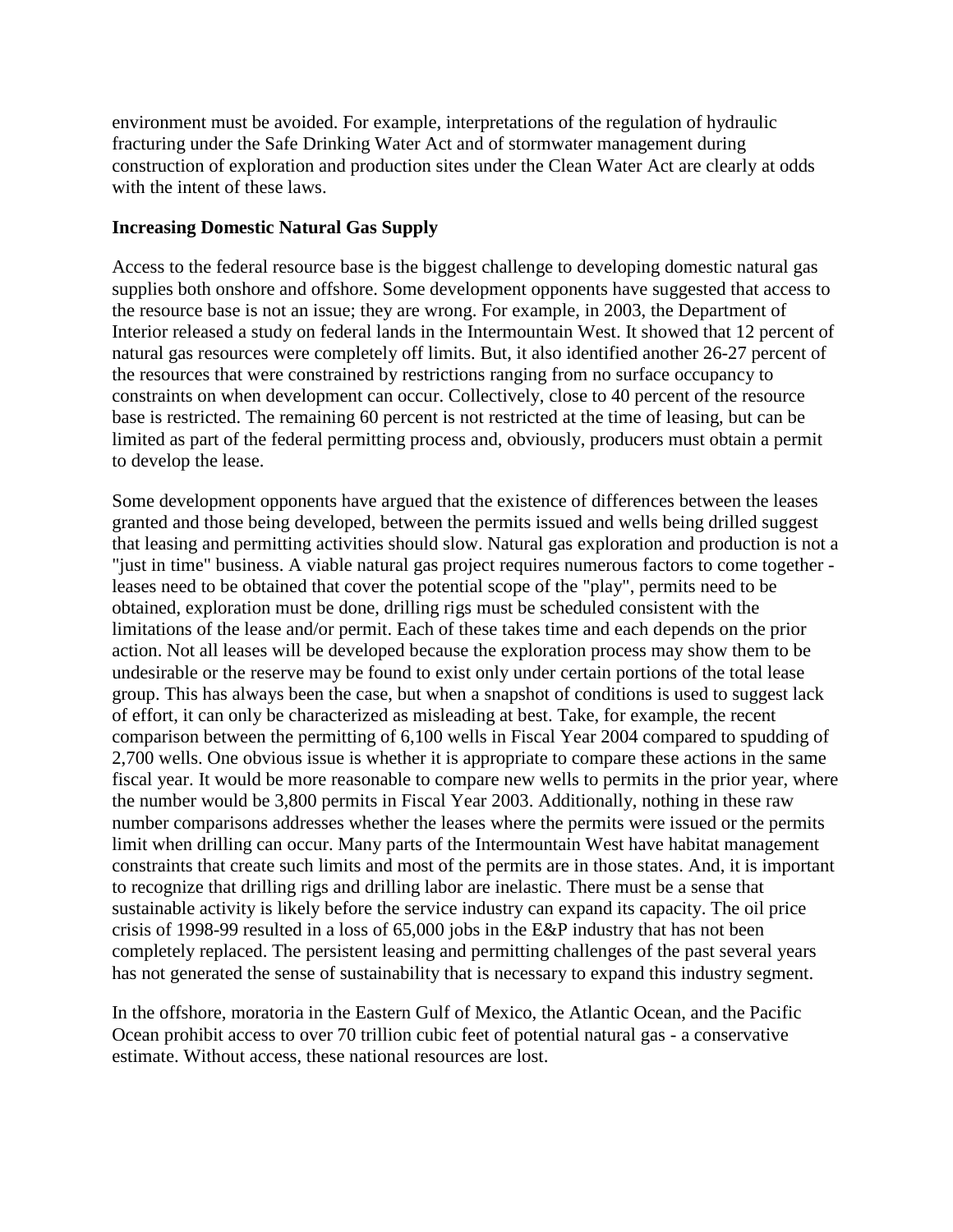Onshore, challenges are largely wrapped up in the federal land management, leasing, and permitting process. At the heart of this challenge is the fundamental question of how the federal government makes its decisions. In large part, addressing this question involves the role of the National Environmental Policy Act (NEPA). NEPA has become the most significant visible factor in the federal decision-making process.

When NEPA passed, at issue was the need to include environmental implications in the factors that the federal government considered as it made decisions. NEPA's purpose was to assure that all stakeholders had the opportunity to participate in the federal decision-making process. NEPA is a vague statute passed in 1969 and largely unchanged since then. Its implementation has essentially been driven by Executive Orders and judicial decisions. Now, it has become the vehicle for multivolume Environmental Impact Statements that can be triggered at several points in the federal permitting process - the development of Resource Management Plans, the leasing process, and at times during the Application for Permits to Drill (APD).

Opponents of development understand that NEPA and other federal procedural requirements offer opportunities for delay. Delay in making decisions can have a critical impact on development. Producers must replace their production to account for the natural decline rate, a rate for natural gas that is now approximately 28 percent per year and increasing. Federal lands offer the most cost effective potential reserves to develop. Other basins are mature and require greater effort such as deep gas development to compete. These are more costly projects. Producers must reinvest their capital continuously and cannot allow it to stagnate because of permitting delays. Consequently, development opponents have embarked on a strategy to abuse the federal process by challenging decisions at every opportunity in both administrative adjudication procedures and the courts.

NEPA and the other federal processes were intended to assure that all factors were considered in making decisions; they were not created to prevent decisions.

*Congress needs to develop a mechanism to expedite federal approval of natural gas projects while the nation faces current serious supply and demand challenges. Such an approach should assure that proper environmental factors are considered and addressed but should limit the opportunity to abuse the federal decision-making process to delay decisions.*

Adequate funding to conduct the federal planning, leasing, and permitting process is essential to meet the challenge of developing domestic natural gas. While agencies like the Bureau of Land Management (BLM) and the Minerals Management Service (MMS) bear the greatest of these responsibilities, other federal agencies that must provide consultation and concurrence are similarly important. Moreover, during the past several years the BLM has faced diversion of its resources to respond to challenges to its decisions that diminish its principle functions.

Lack of funds contributes to permitting backlogs and uncertainty regarding the time in which permits will be approved. For example, during the past several years the BLM has been aggressively acting to reduce permit backlogs and provide timely action on permit applications. However, without continuing funding support the BLM will not be able to maintain the quality of this effort. Moreover, it is essential that funding translates into adequate staffing to meet the challenges of the permitting process and that it be directed to execution of the leasing and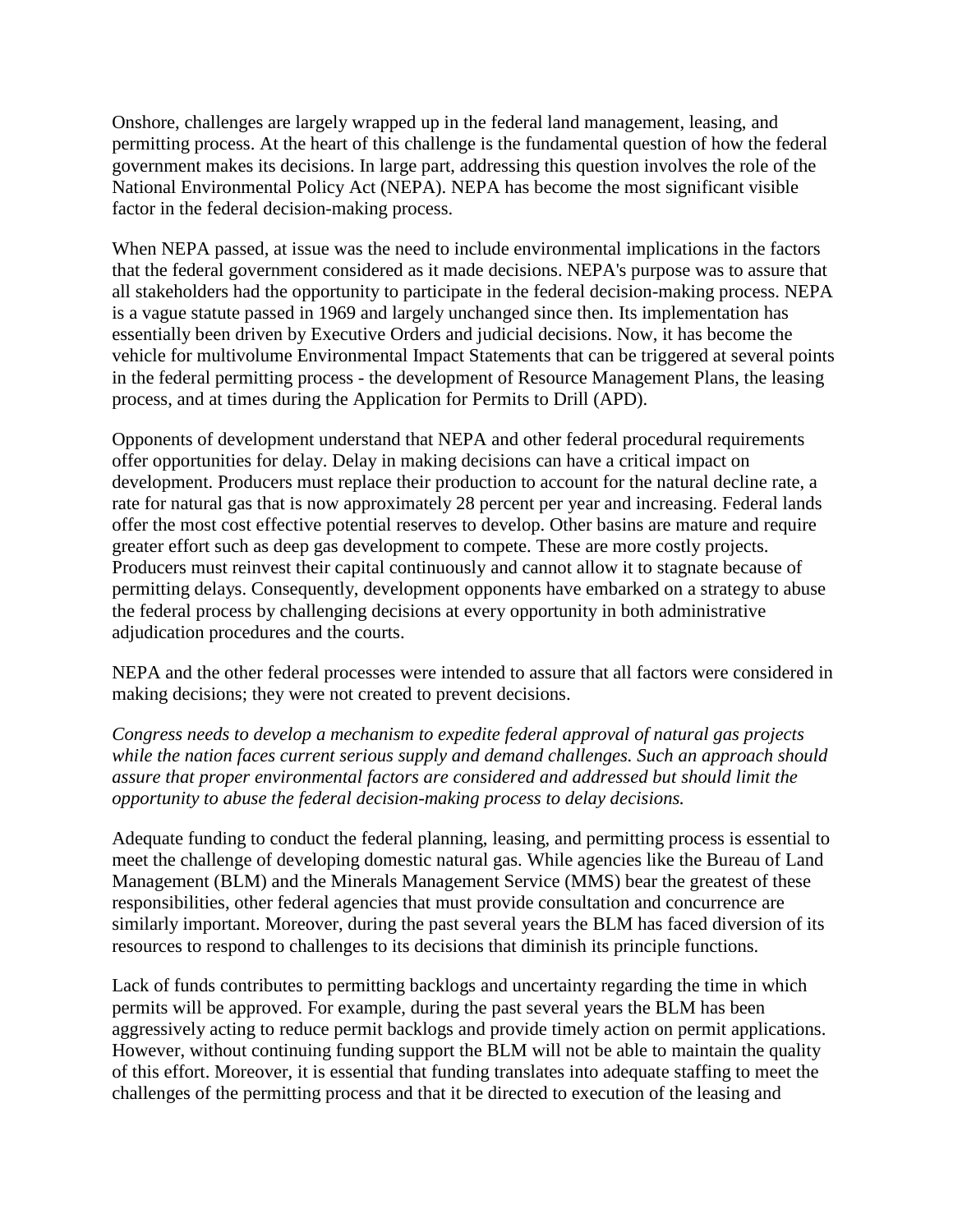permitting process. Some progress has been made to improve the interaction between agencies and within agencies through the President's Energy Permit Streamlining Task Force, but this type of effort needs to continue. Similarly, regulatory agencies need to establish time limits to complete the approvals and use a goal-oriented measurement to determine if their efforts are achieving the goals.

*Congress should assure that the federal planning, leasing, and permitting process receives funding to meet its responsibilities including funding for the ancillary agencies that must support these efforts.*

*Congress should pass the provisions in the H.R. 6 Conference Agreement requiring federal permits to be resolved in a timely manner after receipt.*

A particular example showing the implications of limited funding relates to the development of NEPA-related documents during the federal process. NEPA's requirements that the federal government evaluate the environmental implications of federal actions places the responsibility for developing the documents needed for these decisions on the federal agency. However, because of inadequate federal funding, producers have been compelled to fund the development of these documents in order for the agency to have them and complete its decision. Congress purposely chose to make the development of NEPA documents a federal responsibility. It should not shift to the private sector because of a failure to adequately fund the federal process; but it has. Producers have no choice if they want expeditious action on their project. An equitable resolution of this situation is needed.

*Congress should pass the provision in the H.R. 6 Conference Agreement that allows producers to be reimbursed from future federal royalties for the costs of financing these federally required studies if adequate federal funding is unavailable.*

Offshore, challenges are driven by the moratoria on access to key portions of the federal offshore. These moratoria - both legislative and executive branch - are unreasonable. They rely on antiquated and inaccurate assessments of the risks of developing offshore resources. Current offshore development technology ranks with the most sophisticated in the world. It allows for rapid responses to potential environmental threats. As described in the 1999 Department of Energy report, *Environmental Benefits of Advanced Oil and Gas Exploration and Production Technology*:

In the event of a well control emergency, advanced "intelligent" subsea trees allow live wells to be shut in quickly under a variety of well conditions and operational circumstances. Moreover, current measurement while drilling technology enables drillers to accurately steer a deepwater relief well to regain well control if necessary.

The use of these technologies has produced a record of success over the past decades. *Our Ocean Future*, prepared for the International Year of the Ocean in 1998 reported:

The number of significant spills from oil production in state and federal waters has been low, and the volume of oil spilled has declined fairly steadily over the years (Minerals Management Service, 1997). There has not been a spill larger than 1,000 barrels from oil and gas platforms on the outer continental shelf since 1980; in fact, natural seeps introduce approximately 100 times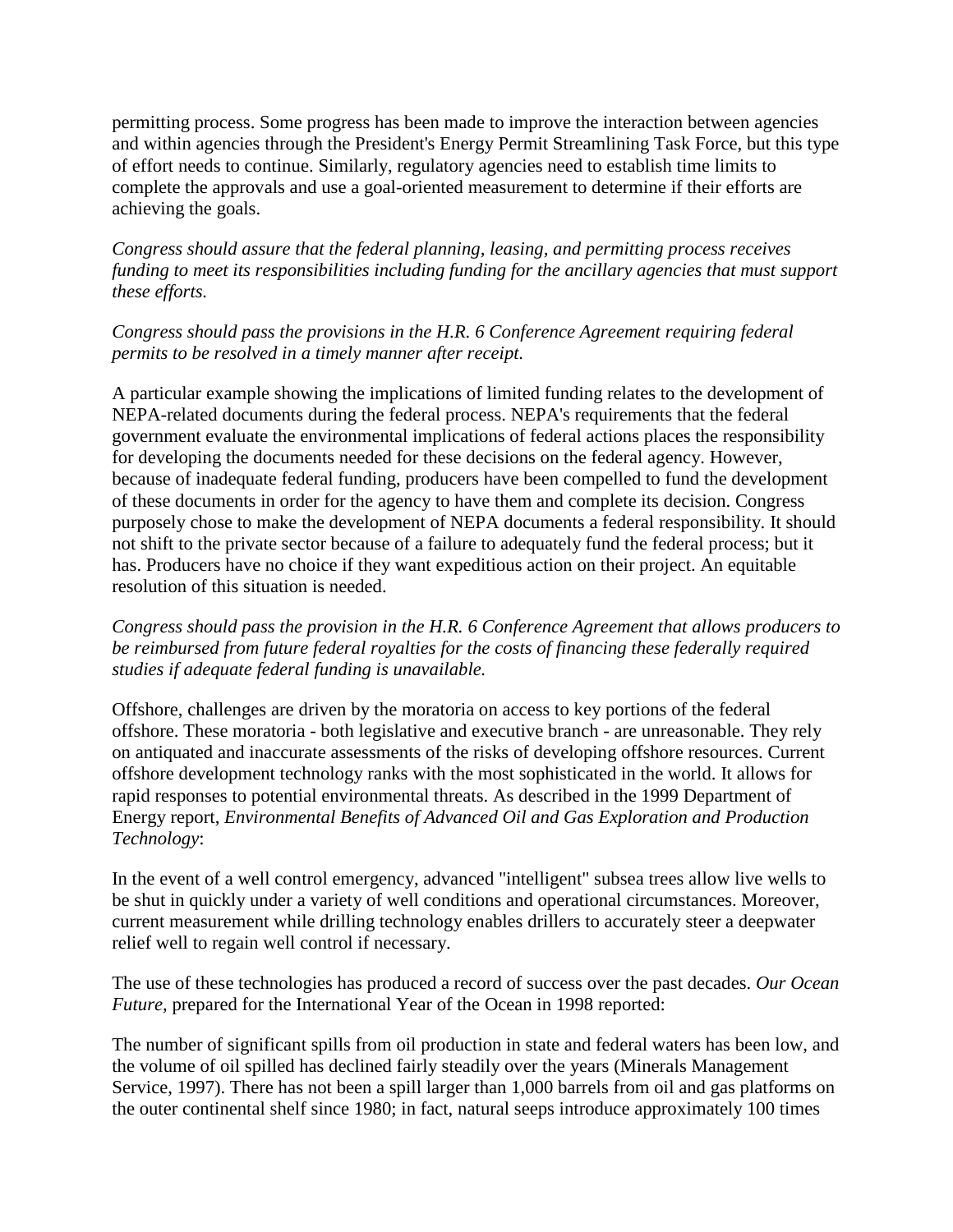more oil into U.S. marine waters than do spills from offshore development and production activities. Increased precautions by industry, enhanced safety technologies (e.g., blowout prevention systems, shut-in valves), and strict adherence to government regulations most likely have minimized the risk of oil spills from offshore activities.

The U.S. Commission on Ocean Policy report, *An Ocean Blueprint for the 21st Century*, reiterates this assessment:

According to MMS, 97 percent of OCS spills are one barrel or less in volume and U.S. OCS offshore facilities and pipelines accounted for only 2 percent of the volume of oil released into U.S. waters for the period 1985-2001 (Figure 24.3). The total volume and number of such spills over that period have been significantly declining due to industry safety practices and improved spill prevention technology. By comparison, the National Research Council (NRC) estimated that 690,000 barrels of oil enter North American ocean waters each year from land-based human activities, and another 1,118,000 barrels result from natural seeps emanating from the seafloor.

A review of the MMS publication, *OCS Oil Spill Facts* (September 2002), shows that no platform in the Outer Continental Shelf has generated a 1000 barrel oil spill over the 20 year period from 1980 through 2000.

These facts can be ignored no longer. The national need for natural gas to sustain and grow its economy and meet its environmental objectives compels a realistic consideration of its offshore resources. Coastal states have real concerns about the consequences of offshore development. Their opposition - where it occurs - is not founded on risks based on current offshore technology. Nonetheless, this opposition must be addressed.

*Given the very significant potential resources on the Outer Continental Shelf lands currently off limits by congressional and Executive Branch moratoria to exploration, development and production of natural gas and crude oil, Congress should put in place a process to:*

- *Begin lifting of moratoria; and,*
- *Allow states to share in revenues generated by federal lease bonuses and royalties in proportion to the amount of leasing and production that occurs off their coasts.*

Finally, development of the resource base - whether onshore or offshore - requires the continual development of the technology to find and produce it. The dramatic and environmentally protective successes in the offshore would not have been possible without research and development (R&D) funding. The new geological and geophysical exploration tools in the onshore started with federal research. Adequate funding of fossil energy research and development activities is essential to continue this progress. Federally funded research and development programs have enabled industry to extract more gas from more geologically complex formations, yet in a more environmentally sensitive manner. Unfortunately, these federal research programs have been threatened in recent years and likely will continue to be; their value will be understated in the budget process. Congress needs to support these federal research programs. As the domestic industry has shifted more to independents, historic funding sources for R&D are largely extinguished.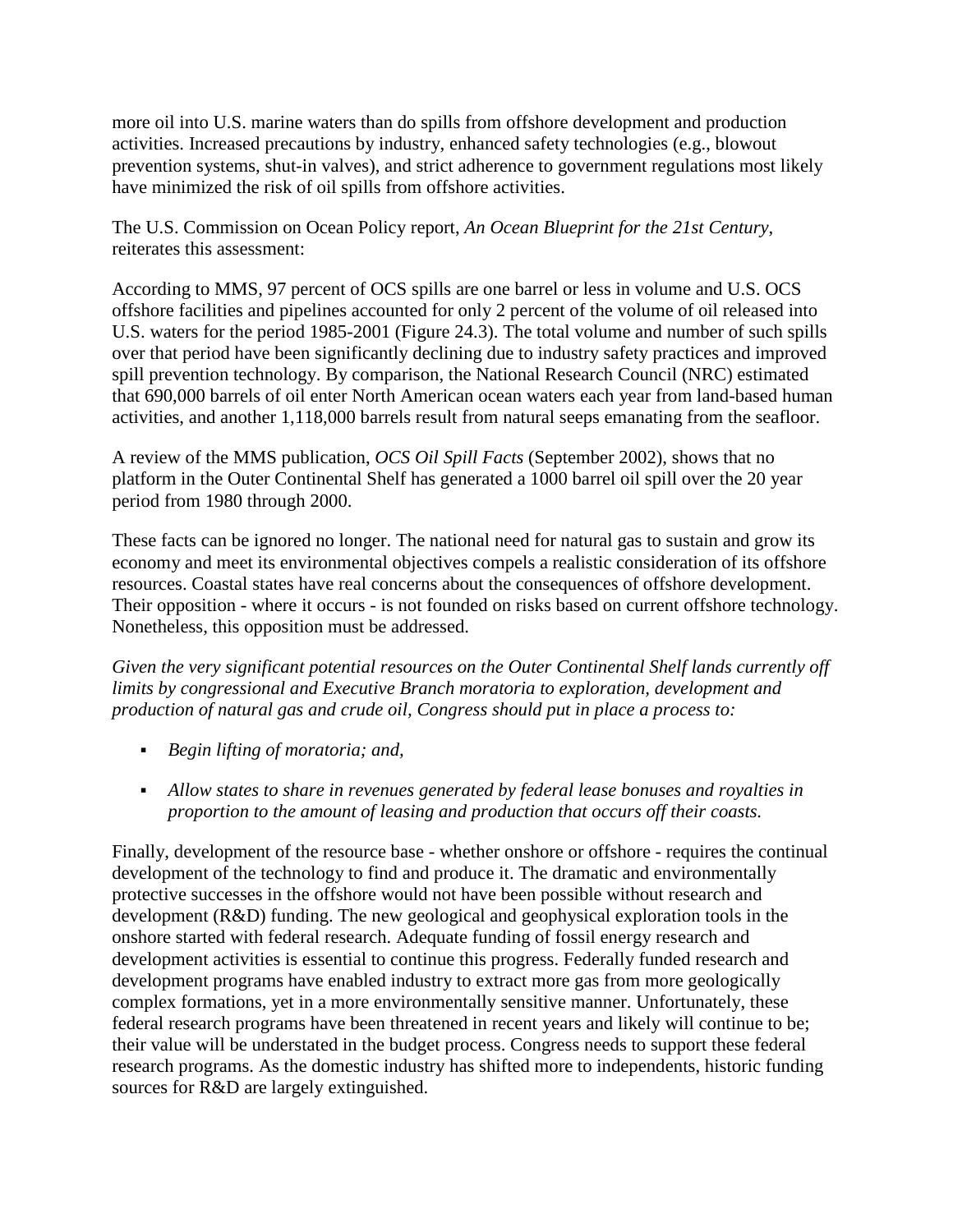*Congress should continue to adequately fund vitally important oil and gas R&D programs.*

## **Liquefied Natural Gas**

Liquefied Natural Gas (LNG) will be an increasingly important supply component to meet domestic - and international - demand for natural gas. LNG must be considered a supplement to domestic natural gas production - not an alternative. The National Petroleum Council's 2003 Natural Gas study, *Balancing Natural Gas Policy - Fueling the Demands of a Growing Economy*, presented three Findings that state well the situation.

Traditional North American producing areas will provide 75% of long-term U.S. gas needs, but will be unable to meet projected demand.

Increased access to U.S. resources (excluding designated wilderness areas and national parks) could save consumers \$300 billion in natural gas costs over the next 20 years.

New, large-scale resources such as LNG and Arctic gas are available and could meet 20 25 % of demand, but are higher-cost, have longer lead times, and face major barriers to development.

The NPC Study goes on to state: A balanced future that includes increased energy efficiency, immediate development of new resources, and flexibility in fuel choice, could save \$1 trillion in U.S. natural gas costs over the next 20 years. Public policy must support these objectives.

*Congress needs to recognize the essential need to create these balanced solutions as it considers future natural gas policy.*

### **Natural Gas Infrastructure**

To encourage construction of necessary energy infrastructure, the Federal Energy Regulatory Commission (FERC) should be the lead agency in the regulatory process. Specifically, FERC's record in the certification process should be the exclusive record for any administrative appeals. Other relevant government agencies would be involved in the process concurrent with FERC, possibly avoiding administrative and judicial appeals or, at a minimum, shortening the time needed for review. While market-based rates may be appropriate for some new interstate infrastructure development, FERC should continue to apply its cost-based rate regulations to pipelines with market power. With appropriate FERC oversight, producers can be assured of the ability to get gas to market via interstate pipelines at fair prices and under non-discriminatory terms and conditions.

### **Environmental Regulatory Issues**

Dual environmental challenges confront the expansion of domestic natural gas supplies during the exploration and production (E&P) phase. The first relates to specific regulatory requirements; the second involves the federal decision-making process. This latter issue was addressed under Increasing Domestic Natural Gas Supply.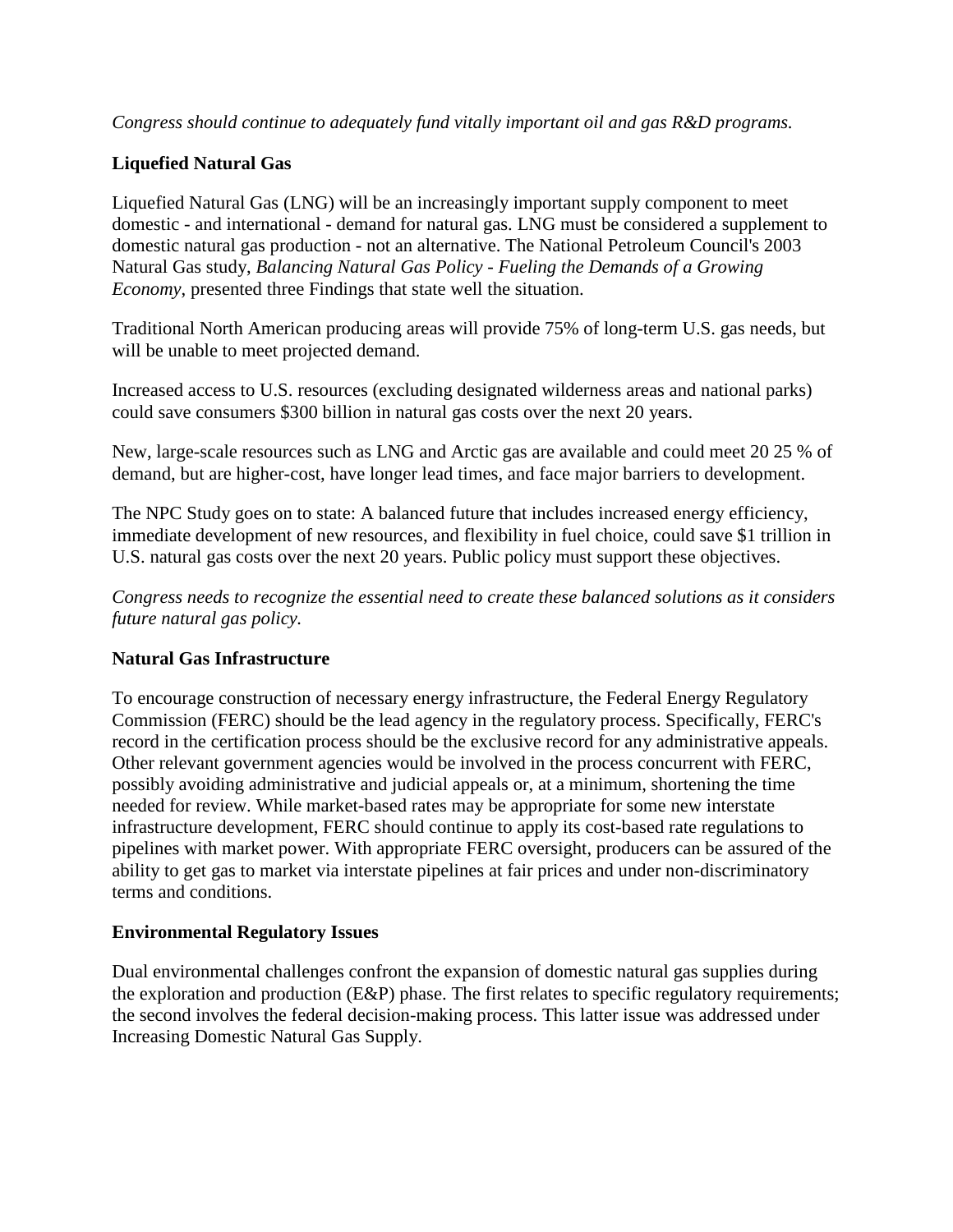In general, natural gas E&P operations must address the costs of environmental regulation compliance largely driven by federal laws. However, several compliance issues pose significant threats to the development of future supply.

First, potential federal regulation of hydraulic fracturing well stimulation practices would affect new natural gas development, particularly in nonconventional gas plays. Hydraulic fracturing is a technique used to allow natural gas and oil to move more freely from the rock pores where they are trapped to a producing well that can bring them to the surface. The technology was developed in the late 1940s and has been continuously improved and applied since that time.

Application of hydraulic fracturing to increase recovery is estimated to account for 30 percent of U.S. recoverable oil and gas reserves and has been responsible for the addition of more than 7 billion barrels of oil and 600 trillion cubic feet of natural gas to meet the nation's energy needs. The National Petroleum Council estimates that 60 to 80 percent of all the wells drilled in the next decade to meet natural gas demand will require fracturing.

Congress enacted the Safe Drinking Water Act (SDWA) in 1974. By then, hydraulic fracturing had been used for 25 years with no environmental problems. State permitting programs regulated it to assure its safe use. Under the Act, states developed extensive Underground Injection Control (UIC) programs to manage liquid wastes and the reinjection of produced waters. These programs addressed liquids intended to be injected and - to remain - in underground geologic formations.

At no time during these debates was there any suggestion of including hydraulic fracturing in the UIC waste management requirements. Yet, in the mid-1990s litigation challenged the Environmental Protection Agency's (EPA) failure to regulate hydraulic fracturing of coalbed methane under the SDWA. The 11th Circuit Court ruled against EPA but never addressed the environmental risks of hydraulic fracturing; it merely decided that the plain language of the statute includes hydraulic fracturing as underground injection. Years of further litigation has resulted in EPA requiring Alabama to regulate hydraulic fracturing of coalbed methane wells under its UIC program.

States are concerned about the implications of the court's decision. States recognize the large threat of the decision to state UIC regulatory programs. Currently, the two state organizations with the greatest involvement in oil and gas regulation - the Interstate Oil and Gas Compact Commission (IOGCC) and the Ground Water Protection Council (GWPC) - support the need for legislation to resolve the issue and return the SDWA to its original intent.

Meanwhile, EPA initiated a study of coalbed methane hydraulic fracturing environmental risks. EPA limited its study to coalbed methane partly because the court cases were directed toward coalbed operations and partly because, if hydraulic fracturing environmental risks existed, they would occur in the shallow coalbed fields. In June 2004, EPA released the results of its study. Its results were straightforward. "Based on the information collected and reviewed, EPA has concluded that the injection of hydraulic fracturing fluids into coalbed methane wells poses little or no threat to USDWs and does not justify additional study at this time."

*The H.R. 6 Conference Agreement provided a straightforward resolution to the regulatory uncertainty facing hydraulic fracturing. The 109th Congress should adopt it.*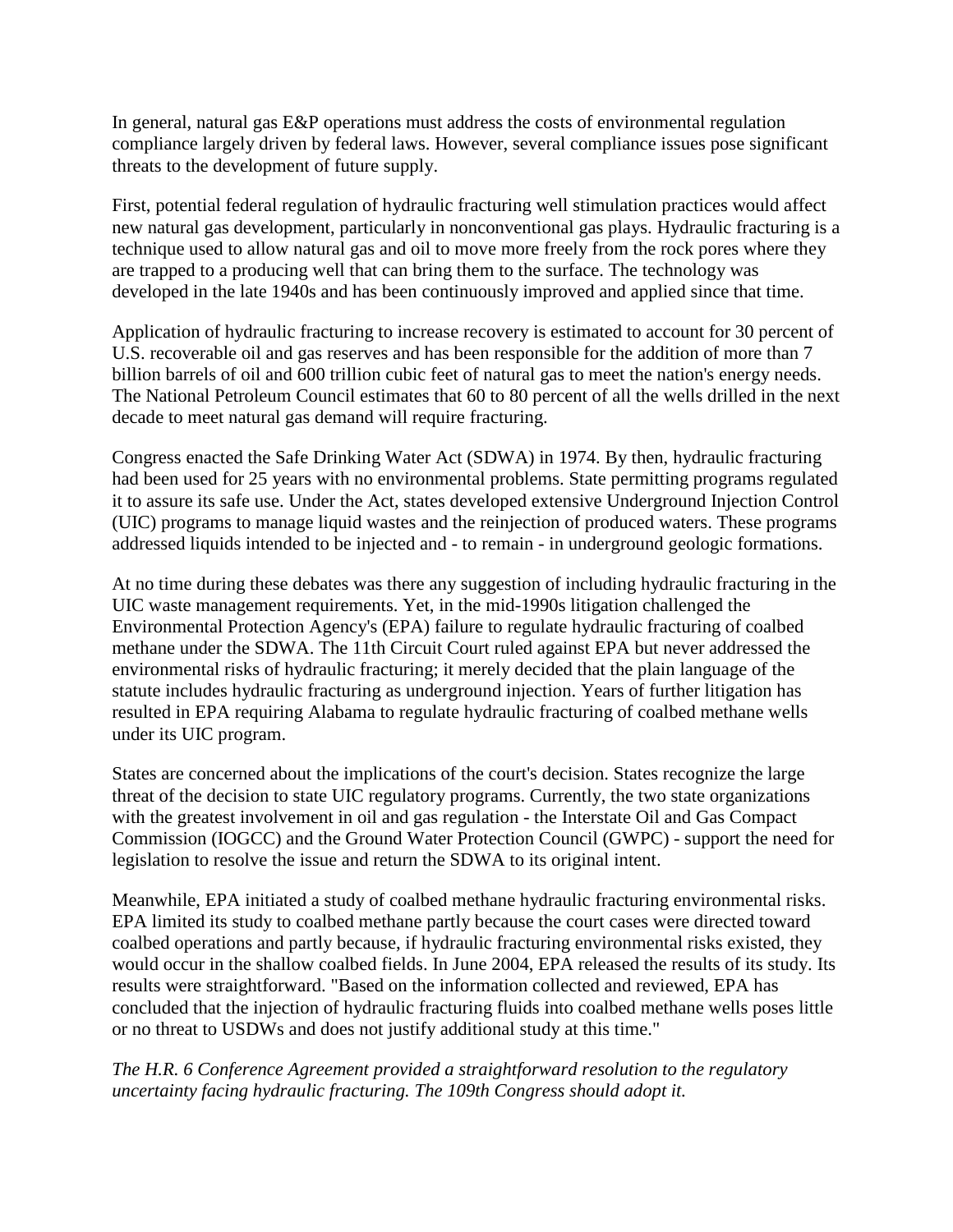A second regulatory issue posing significant implications for the E&P industry is the regulation of stormwater discharges during construction of its facilities. The 1987 Clean Water Act (CWA) included two stormwater provisions that are now intertwined regarding their application to oil and natural gas E&P operations. The first provision - Section  $402(1)(2)$  - excludes uncontaminated stormwater from oil and natural gas E&P operations from the National Pollutant Discharge Elimination System (NPDES) permitting process. The second subsection - Section 402(p) - directs the EPA to permit municipal and industrial stormwater discharges.

In 1992, EPA promulgated stormwater construction permitting regulations affecting construction sites greater than five acres. In *Natural Resources Defense Council v. Environmental Protection Agency (NRDC v EPA)*, the Court concluded that EPA had been arbitrary and capricious in proposing a one acre limit and finalizing the regulations at five acres. Following this litigation EPA developed stormwater construction permitting regulations in two Phases. Phase I covered sites greater than five acres; Phase II covers sites from one to five acres. During this period EPA also issued a guidance document in one Region that the stormwater construction regulations applied to the construction of E&P operations. This guidance is inconsistent with the intent of the law. Congress was clear that E&P operations should be regulated based on the nature of its discharge, not the mere act of construction.

The consequences of EPA's action are significant. Most oil and natural gas E&P sites fall within the one to five acre range. The Energy Information Administration reports that over 31,500 wells were drilled in the first eleven months of 2004. Over 10,000 were in Texas and Oklahoma. To meet future natural gas demand, the National Petroleum Council estimates that the number of natural gas wells alone needs to increase to approximately 48,000 wells annually. EPA's approach is inappropriate for oil and gas facilities; it is oriented for subdivision and shopping center projects. Oil and gas production operations involve the leasing of surface rights, construction occurs within a matter of weeks, and timing is critical because it involves obtaining a drilling rig that must be carefully scheduled and is paid for based on the number of days it is in use. Disruption in this process can place entire projects and substantial capital at risk. A new analysis by the Department of Energy concludes that these EPA regulations could cost the country between 1.3 and 3.9 billion barrels of domestic oil production and between 15 and 45 trillion cubic feet of domestic natural gas production over the next 20 years.

### *H.R. 6 included a provision to clarify this regulatory process by directing that regulation occur under subsection 402(l). It needs to be enacted by the 109th Congress.*

Third, the Coastal Zone Management Act (CZMA) and its consistency provisions have a long history of impeding energy exploration, development and production at essentially every step of the process. The CZMA created a national program designed to encourage the States to develop programs to manage and balance competing uses of and impacts to coastal resources. The law was designed to enhance communications between federal agencies responsible for permitting activities on Federal lands and coastal states to minimize or eliminate conflicts with approved State goals and programs. It was viewed as a positive law designed to help resolve issues.

However, regulatory implementation and States' misuse of the consistency provisions of the CZMA have created uncertainty and have impeded federal offshore exploration and production projects as well as the siting of onshore and offshore energy infrastructure. Some coastal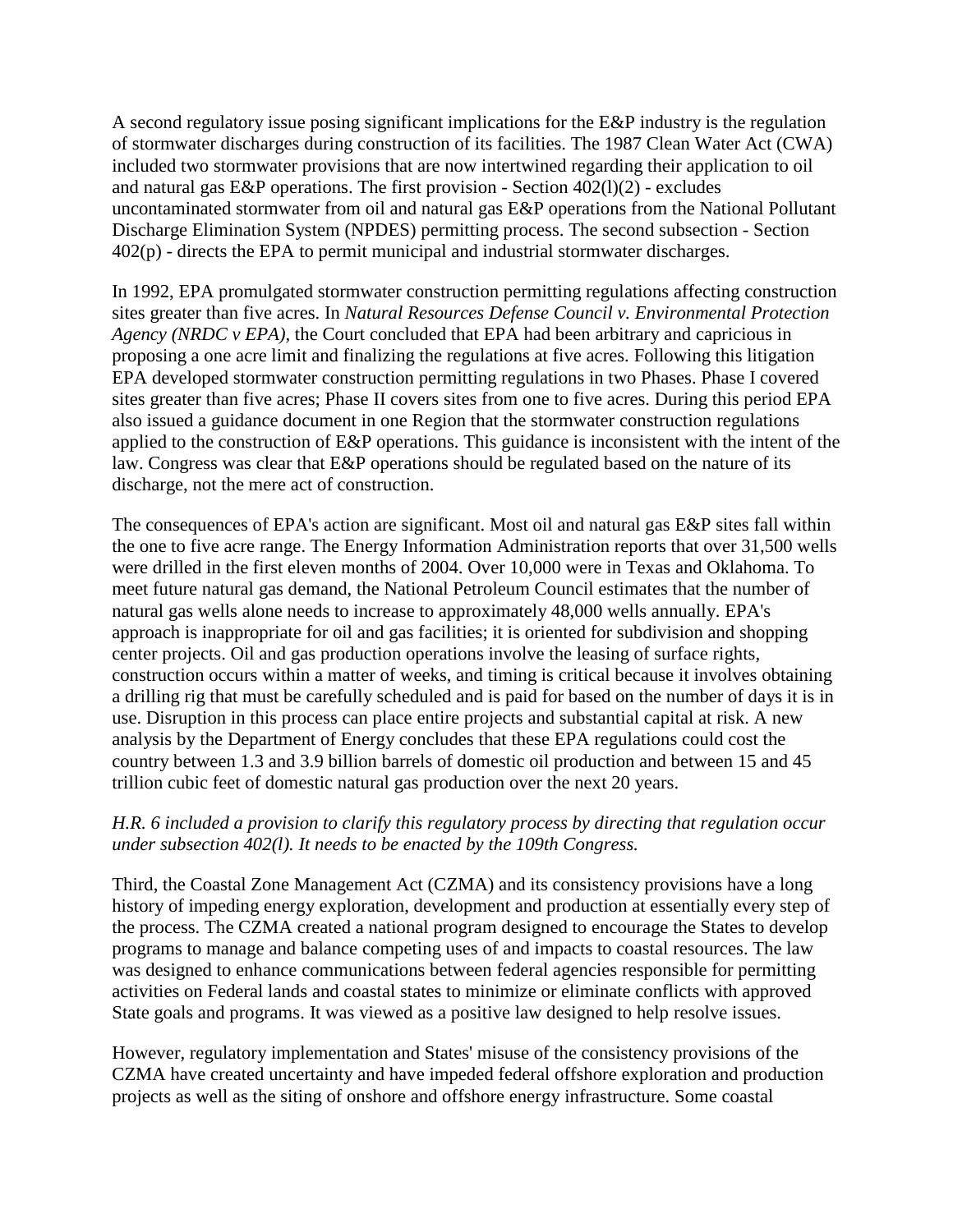management policies conflict with the CZMA law, prohibiting siting of onshore and offshore infrastructure in the state coastal zone and on federal lands.

The National Oceanic and Atmospheric Administration's (NOAA) revised CZMA federal consistency regulations expand the ability for a state to use its coastal management program to impede federal permitting involving proposed activities that occur in federal waters off the coasts of other States. States have blocked or delayed federal offshore energy activities far outside of their coastal waters through unreasonable application of the CZMA consistency provisions. The Secretary of Commerce has not acted in a timely manner to make decisions on consistency appeals, thus making the appeals process last many years.

*The H.R. 6 Conference Agreement included provisions to resolve these conflicts revising the CZMA consistency review process and bring its implementation into harmony with Congress's original goals. These changes should be passed by the 109th Congress.*

Fourth, habitat management, particularly those related to the Endangered Species Act, can pose a significant challenge to natural gas development primarily on federal lands. Lease stipulations and permit restrictions that limit either the time or the location for development can effectively prevent access to the resource base. These restrictions need to be carefully crafted to balance the protection of wildlife habitat with the need to develop domestic natural gas. Both the temporal and spatial restrictions need to be essential to protect the wildlife. Similarly, the listing process of the Endangered Species Act and the subsequent constraints need to be based on sound science.

*The H.R. 6 Conference Agreement included provisions to improve the coordination between agencies in the federal leasing and permitting process that need to be enhanced. The House Committee on Resources reported legislation to improve the procedures of the Endangered Species Act that need to be considered by the 109th Congress.*

Fifth, when Congress passed the 1990 Clean Air Act Amendments, it decided that multiple oil and natural gas wells could not be aggregated to treat them as a single stationary source. It rejected efforts to consolidate these separate facilities - often owned by different companies. However, technically, the definition is within the hazardous air pollutants title of the Act and needs to be clarified.

*Congress should clarify that oil and natural gas wells cannot be aggregated to treat them as a single stationary source for all purposes under the Clean Air Act.*

Sixth, the Clean Water Act currently provides authority for the regulation of produced waters associated with natural gas development that are discharged to the environment. This authority is adequate and does not need to be altered.

### *Congress should reject efforts to alter the Clean Water Act produced water authority.*

Seventh, offshore development requires the development of geological and geophysical data. Use of the equipment to develop this information has raised concerns about the effects of its sounds on marine mammals. The Marine Mammals Protection Act (MMPA) addresses harassment of marine mammals and incidental takings. However, its provisions are imprecise.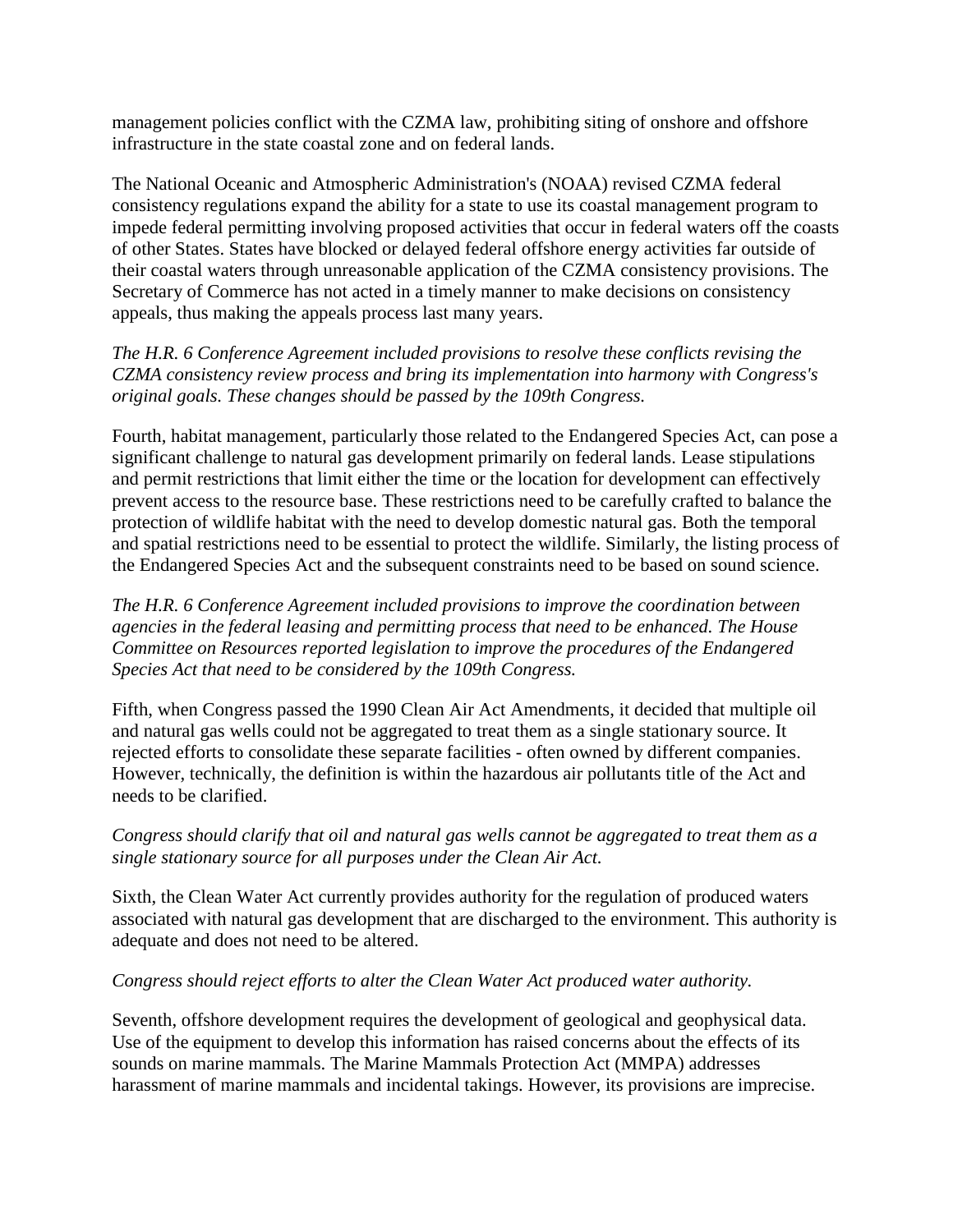*If Congress reauthorizes MMPA, it should address the definition of "harassment" under the Act and modify the Incidental Takings provisions to make the Act more responsive to genuine protection of marine mammals while considering the importance of human activities.*

### **Diversification and Conservation**

While conservation and efficiency measures and diversification of energy sources present opportunities to reduce natural gas demand, it is important to avoid policy options that deter the development of new supply. The Fuel Use Act of 1978 was one of the worst policy choices that could have been made. It rejected a market-based approach to resource development. It created disincentives to develop domestic natural gas resources. The objective of national energy policy should be to enhance energy availability including natural gas.

# **Tax Incentives**

Federal tax policy has played an important role in encouraging the development of domestic oil and natural gas resources essentially since the inception of the income tax. After successfully creating tax incentives to develop these resources, Congress then began to systematically reduce them. At the same time the Internal Revenue Service (IRS) has interpreted the remaining tax provisions to reduce their effectiveness. Looking forward, there are a number of areas where tax reforms could benefit the development of domestic natural gas.

Independent producers develop 90 percent of domestic wells and produce 85 percent of domestic natural gas. These producers principally generate the capital to expand their production through their revenues - through the wellhead. Consequently, to the degree that taxes reduce these revenues inappropriately, those funds cannot be reinvested in new exploration and production.

For example, development of new resources requires, in part, the development of geological and geophysical (G&G) data. G&G expenses include the costs incurred for geologists and geophysicists, seismic surveys, and the drilling of core holes. These surveys increasingly use 3-D technology rather than the conventional 2-D technology used for most of the last seven decades. Previously only very large companies were able to utilize this state-of-the-art, computerintensive, 3-D technology because of its high cost and the considerable technical expertise it requires. However, as the costs of computer technology have declined, more and more domestic independent producers are making use of this technology. Still, while 3-D seismic provides a vastly superior tool for exploration, it is far more expensive than 2-D technology. 3-D seismic surveys usually cost between five or six times more per square mile onshore than the older technology and, in some instances can account for two-thirds of the costs of some wells. Encouraging use of this technology has many benefits:

- **More detailed information.** Conventional 2-D seismic is only able to identify large structural traps while 3-D seismic is able to pinpoint complex formations and stratigraphic plays. These are particularly important for developing nonconventional fuels.
- **Improved finding rates.** Producers are reporting 50-85% improvements in their finding rate. In prior years a producer might have to drill three to eight wells in order to find commercially viable production.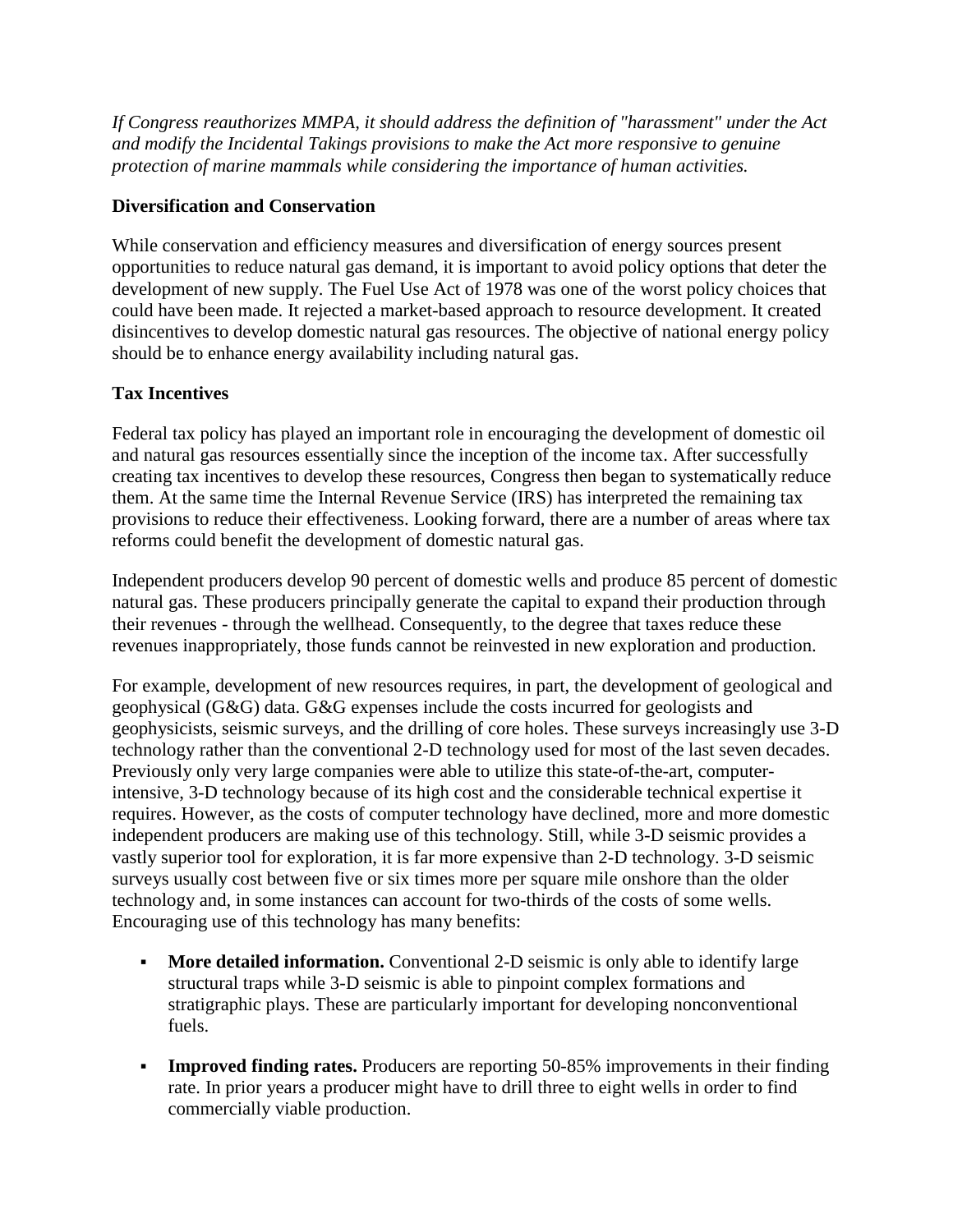- **Reduced environmental impact.** Because the use of advanced seismic technology significantly improves the odds of drilling a commercially viable well on the first try, this reduces the number of wells that are drilled and, thus, reducing the footprint of the industry on the environment.
- **Investment capital.** Many investors are requiring producers to provide 3-D seismic surveys of potential development before committing their capital to the project in order to minimize their risk.

Currently, the IRS considers G&G costs nondeductible as ordinary and necessary business expenses but requires them to be treated as capital expenditures recovered through cost depletion over the life of the field. G&G expenditures allocated to abandoned prospects are deducted upon such abandonment.

These costs are an important and integral part of exploration and production for oil and natural gas. They affect the ability of domestic producers to engage in the exploration and development of our national oil and natural gas reserves. Thus, they are more in the nature of an ordinary and necessary cost of doing business.

These costs are similar to research and development costs for other industries. For those industries such costs are not only deductible but also a tax credit is available.

New exploration and development of natural gas resources is essential to address the current supply and demand challenges. Allowing the deduction of G&G costs would increase capital available for domestic exploration and production activity.

The technical "infrastructure" of the oil services industry, which includes geologists and engineers, has been moving into other industries due to reduced domestic exploration and production. Stimulating exploration and development activities would help rebuild the critical oil services industry.

#### *Congress should act to clarify that G&G expenses can be expensed as other similar costs are treated in other industries.*

Tax incentives to increase domestic development have a history of success. The nonconventional fuels tax credit (Section 29) resulted in increased development of natural gas sources that would not have otherwise occurred. Nonconventional gas sources - coalbed natural gas, tight formations, and shale formations - and deep conventional gas will need to be an essential component of domestic natural gas supply. The 2003 National Petroleum Council Natural Gas study reports that 35 percent of undiscovered resources will come from nonconventional sources.

While current natural gas prices are driving development activity now, the nation needs to be concerned about sustaining consistent development efforts. For example, while drilling activity increased dramatically when prices increased in 2000, it dropped significantly in 2001 when prices fell. Reduced drilling results in less supply and catching up takes time, thereby further pressuring the marketplace. Tax policies that would support domestic development would provide long-term benefits to the supply/demand balance.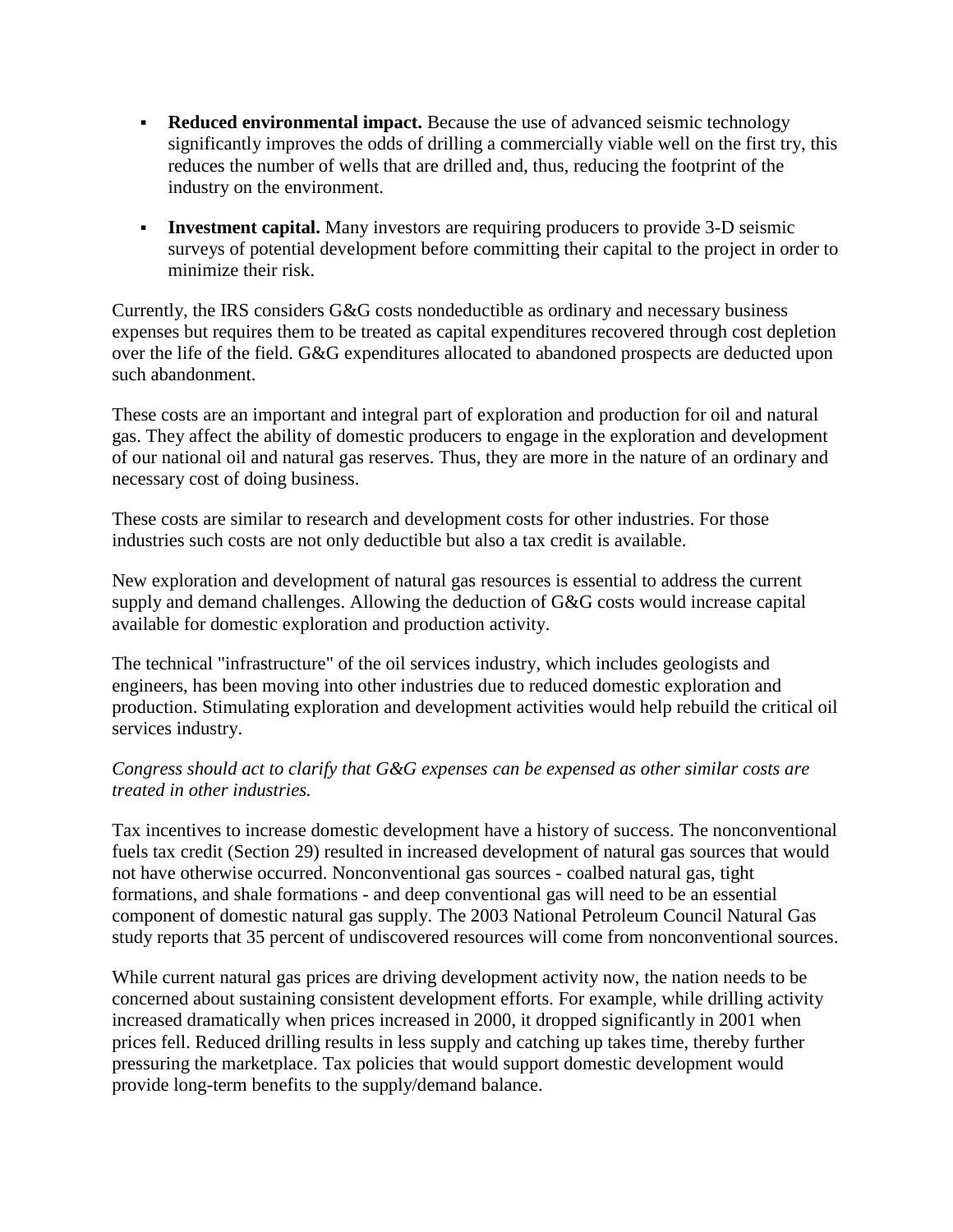*Congress should examine tax policies that encourage domestic natural gas development, particularly nonconventional gas and deep conventional gas. These could include tax credits or deductions for actions that increase domestic natural gas development activity.*

Additional tax policy provisions can further enhance domestic natural gas development.

- **Delay Rental Payments.** As a general rule, oil and natural gas exploration companies do not purchase the land on which they intend to search for minerals but instead lease the land and agree to pay royalties as the minerals, if any, are produced. A typical lease expires in one year unless exploration has begun or the lessee pays the lessor a fee for the privilege of deferring the commencement of exploration or production on the leased property. A host of legitimate reasons exist that may prevent oil and gas exploration companies from currently developing certain properties, and "delay rentals" are the payments made to retain the leases on those properties. For decades, it remained uncontested that lessees could elect to currently deduct these payments. However, during the 1990s, the IRS began to take the position that these payments must be capitalized and generally recovered through cost depletion over the life of the lease. Legislation clarifying the current deductibility of these payments would bring much-needed simplification by reducing the burdensome and costly compliance requirements associated with capitalizing these expenditures. In turn, these lower costs would help encourage new domestic natural gas production by making more money available for capital investment.
- **Net Income Limitation on Percentage Depletion.** Congress has suspended the property taxable income limitation on percentage depletion for marginal wells through 2005. The suspension that was in place in 1998 and 1999 saved many marginal wells during the price crisis. This provision should be permanently eliminated to provide domestic producers of these wells an incentive not to shut down these wells. Once the well is closed, the potential to produce the remaining reserves is lost forever.
- **Net Taxable Income Limit.** The H.R. 6 Conference Agreement tax title would have also suspended the 65 percent net overall taxable income limit on percentage depletion. This constraint on independent producers limits the amount of capital that can be retained for reinvestment into existing and new production. In an industry that typically reinvests its profits back into it operations, this constraint means less domestic natural gas. It too should be eliminated.
- **Percentage Depletion Rates and Limits.** The number of independent producers qualifying for percentage depletion has decreased. Percentage depletion has been further limited as a result of mergers and acquisitions of the various producers as they seek ways of reducing their costs, consolidating production fields, and operating more efficiently. However, percentage depletion remains very important to the small producer with marginal well production. Limiting the number of barrels qualifying for percentage depletion and artificially lowering the rate in a declining industry is counterproductive. Increasing the number of barrels qualifying and/or increasing the depletion rate would help the small independent develop resources more effectively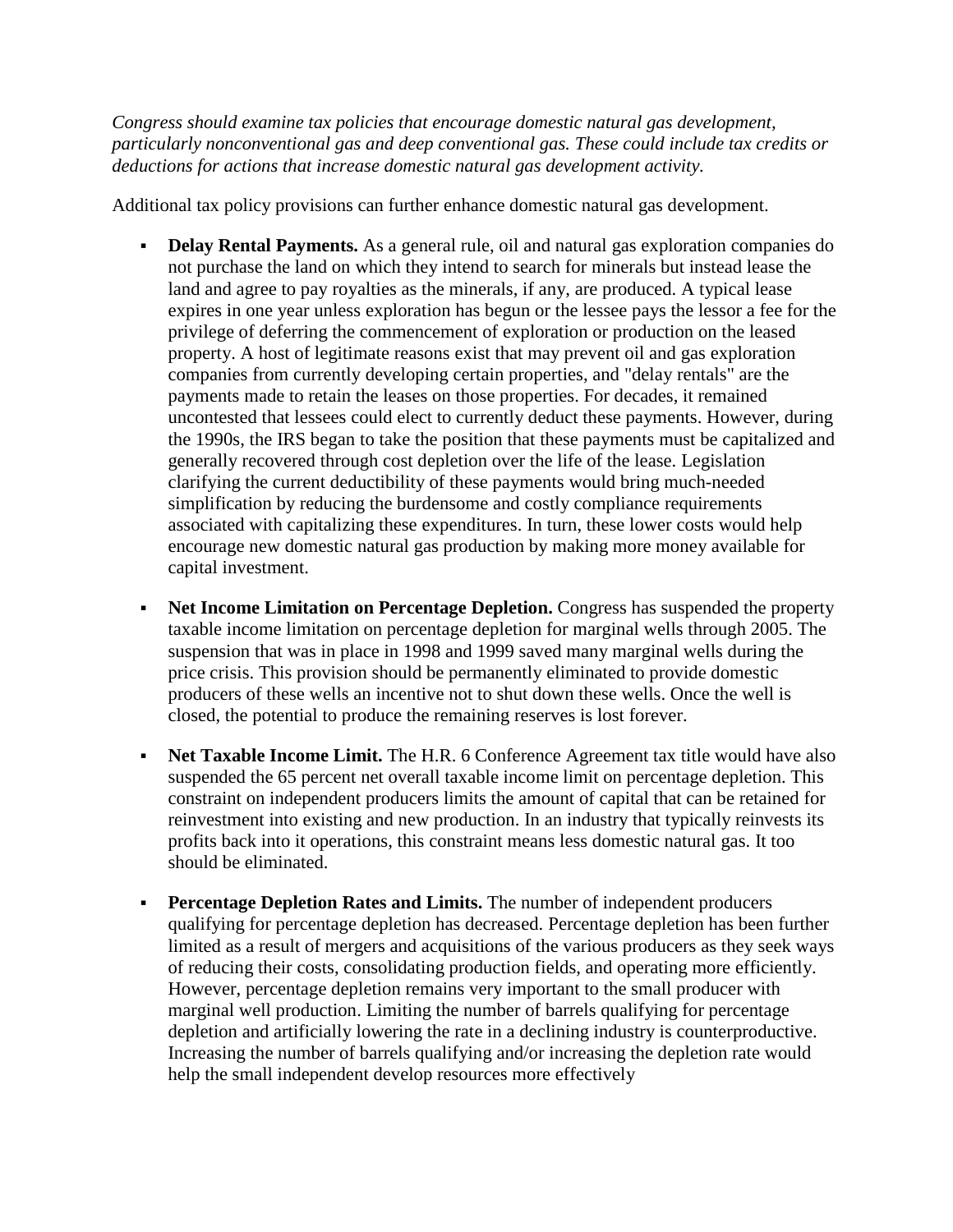**Intangible Drilling Costs (IDC).** Despite great advances in geological and geophysical know-how and technology, drilling a well is still the only means of determining with absolute certainty the presence of hydrocarbons in reservoir rock or sand. Once a discovery is made, a series of wells may be required to produce the underground deposit economically. The well costs with no salvage value are called "intangible drilling and development costs" or IDC ("since they produce nothing 'tangible' but only a hole in the ground"). These intangible costs include the amounts paid for labor, fuel, materials and necessary technical services such as clearing ground, road making, surveying and constructing such physical structures as are necessary for the production of oil and gas. IDC represent the normal day-to-day costs of doing business for an oil and gas exploration and production company. For exploratory and development wells, IDC account for approximately 90% and 70% of total costs, respectively. About 60% of an offshore production platform are IDC.

The preference for IDC from oil and gas wells does not apply to taxpayers who are independent producers with the following limitation: If the taxpayer's Alternative Minimum Tax (AMT) IDC exceed the taxpayer's AMT income by 40%, the excess is a preference item. The IDC preference should be eliminated for independent oil and gas producers.

Collectively, these provisions would further enhance domestic natural gas development by providing more capital for producers.

*Congress should consider enactment of these capital enhancing tax provisions. Equally important, they must be crafted in such a manner to assure that the AMT does not nullify the benefits that they would create. The mistake of 1986 should not be repeated.*

### **Investment**

Oil and natural gas exploration and production - despite significant technological advances remains a capital intensive, high risk business. Yet, it does not historically yield high returns. At the same time, it must compete for capital with higher yielding, lower risk investments. Domestic production opportunities must also compete against the lure of foreign, lower cost opportunities.

One factor that encourages investment in natural gas production is a sense of certainty that projects can be completed - and completed in a predictable time. Many of the issues described in the previous questions address federal government practices that generate uncertainty. Congressional action to improve the pace of federal actions and, more importantly, to improve the predictability of a successful outcome are an essential element to attract more investment into development of natural gas supplies.

Financial factors play a similarly significant role. Early on, after the creation of the federal income tax, the treatment of costs associated with the exploration and development of this critical national resource helped attract capital and retain it, despite its risk. Allowing the expensing of geological and geophysical costs and percentage depletion rates of 27.5 percent are examples of policy decisions that resulted in the United States' extensive development of its petroleum and natural gas.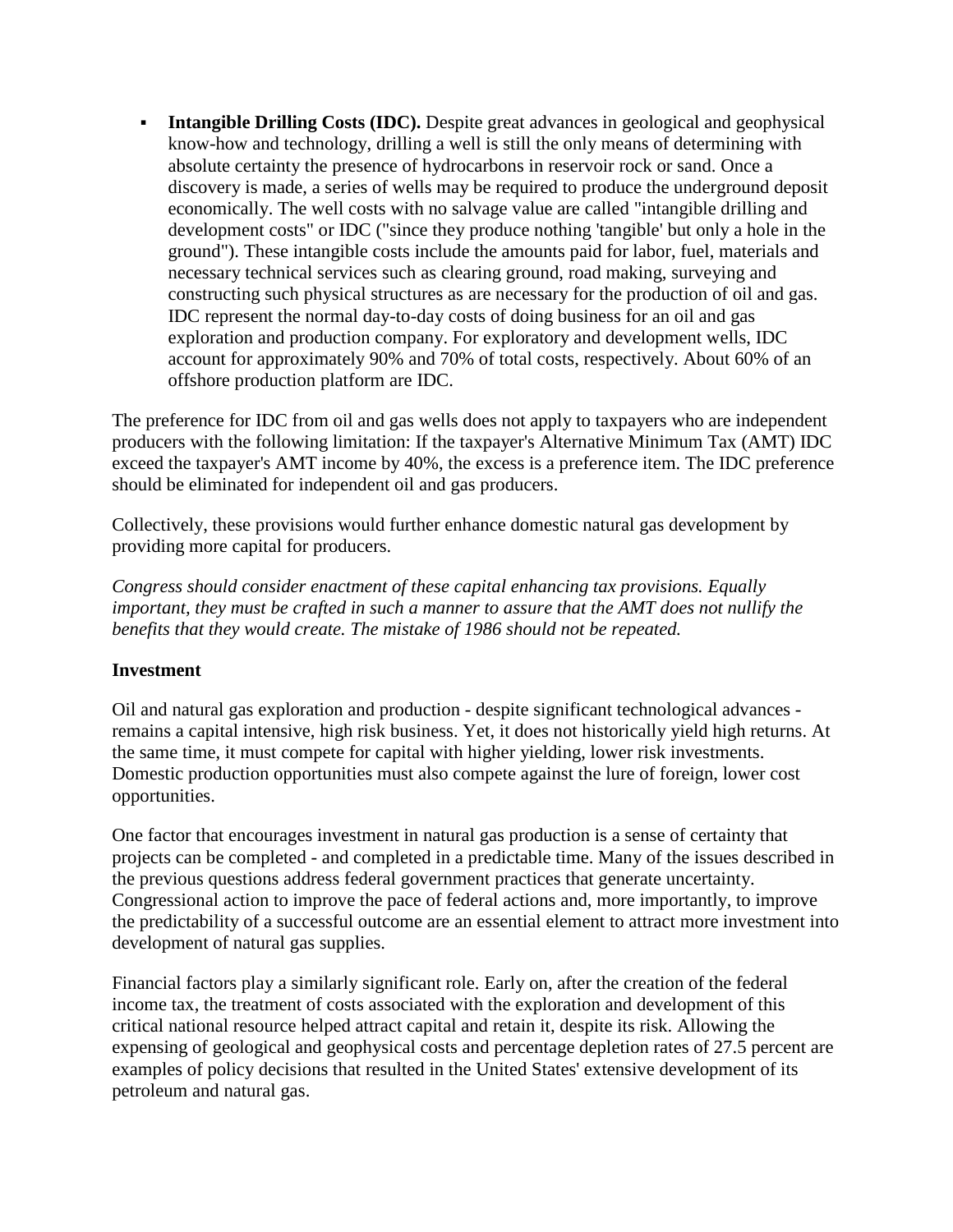But, the converse is equally true. By 1969, Congress reduced the depletion rate and later eliminated it for all producers except independents. However, even for independents, the rate was dropped to 15 percent and allowed for only the first 1000 barrels per day of petroleum (or natural gas equivalent) produced. A higher rate is allowed for marginal wells (? 15 barrels/day or 90 mcf/d) which increases as the petroleum price drops, but even this is constrained - in the underlying code - by net income limitations and net taxable income limits. In the Windfall Profits Tax, federal tax policy extracted some \$44 billion from the industry that could have otherwise been invested in more production. Then, in 1986 as the industry was trying to recover from the last long petroleum price drop before the 1998-99 crisis, federal tax policy was changed to create the Alternative Minimum Tax that sucked millions more dollars from the exploration and production of petroleum and natural gas. These changes have discouraged capital from flowing toward this industry.

Even now, in the midst of the current challenges to increase domestic natural gas production, tax policy options remain controversial because of these prior actions. Additionally, they may be constrained by the federal budget process.

Thus, another continuing challenge to draw investment to the E&P component of the natural gas industry will be assuring the capital marketplace and investors that a reasonable return can be obtained relative to the risk the venture poses. Absent use of federal tax policy, there are limited but useful federal options to support domestic E&P investment.

The Deep Water Royalty Relief Act provided royalty incentives to encourage production in the deep water portions of the Gulf of Mexico. All estimates indicate that it has been a highly successful effort. Similar royalty incentives have been implemented for the development of deep natural gas formations in the shallow waters of the Outer Continental Shelf. These royalty incentives work because they provide producers with a better potential economic return for the risk they are taking in these frontier developments. They attract investment.

### *Congress should continue its support for offshore royalty incentives by enacting provisions from the H.R. 6 Conference Agreement with updates reflecting the passage of time.*

The economic pressures on E&P companies to increase their production and reserves, to generate the capital necessary for additional development, and to demonstrate their ability to compete in the marketplace have compelled a consolidation in the industry. Mergers and acquisitions have always been part of the E&P industry, but they have intensified over the past decade. One aspect of these mergers has been the aggregation of federal lease acreage under one company's control that exceeds the allowable acreage limit. Without some alteration of the current acreage limitations, companies will be reluctant to expand their efforts on federal lands if the possibility exists that they may later be faced with divesting themselves of profitable properties. Industry understands the importance of providing for broad opportunities to develop the federal resource base. Consequently, there is a consensus that properties where production already exists should not be subject to the acreage limitation.

#### *Congress should enact the provision of the H.R. 6 Conference Agreement that exempts "held by production" acreage from the federal acreage limitations.*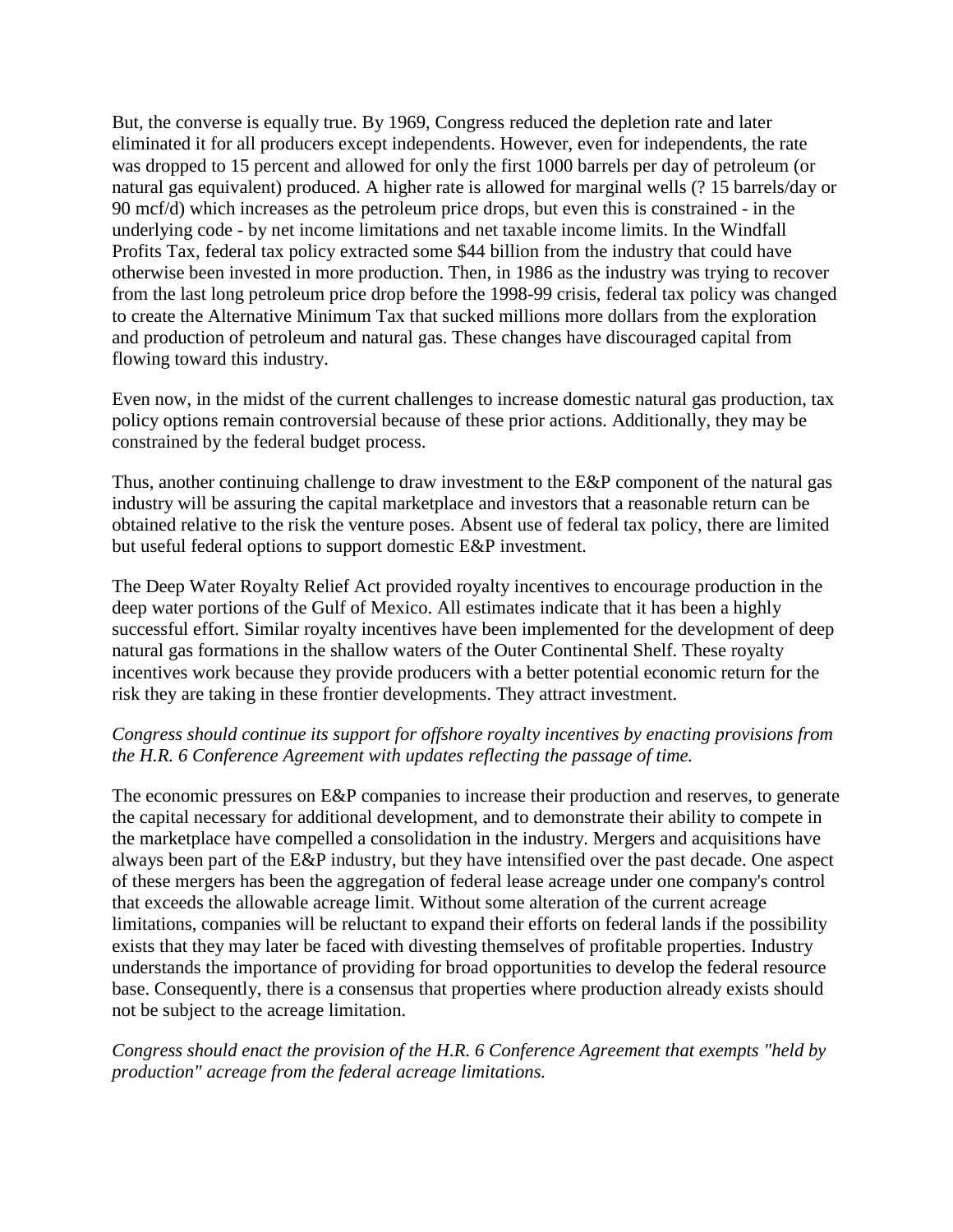Another element of the H.R. 6 Conference Agreement provided for marginal well royalty relief on federal lands when prices are low. This provision does not directly encourage new investment in natural gas production, but it does encourage production from both onshore and offshore wells during times of economic distress. It builds on existing provisions that have helped maintain domestic onshore oil production from federal lands.

#### *Congress should adopt this safety net for federal natural gas production.*

Ultimately, a stable natural gas market with prices that are adequate to provide acceptable returns will draw investment to natural gas exploration and production. Congress can support this effort through tax policies and royalty incentives that encourage such investment.

### **FERC and EIA Natural Gas Market Data**

The current voluntary system by which industry participants report pricing data to index developers works. While confidence in the integrity of natural gas price indices was undermined by the inappropriate activities of some gas traders, the efforts by industry, the FERC, and the Commodity Futures Trading Commission (CFTC) have resulted in increased accuracy, reliability, and transparency of wholesale energy prices.

A balanced, workable framework for natural gas price reporting has developed, and FERC continues to exercise its oversight authority. FERC has taken an active interest in the process by which price indices reflect and influence the formation of wholesale prices for natural gas and electricity. After hosting technical conferences, issuing a policy statement on standards for price index developers and market participants, conducting surveys of industry practices in price reporting, and issuing a staff report, FERC approved an order on November 19, 2004, directing staff to continue to monitor price formation in wholesale markets. In the order, FERC reports on improvement in (a) the amount of transaction data being reported to index developers, (b) the processes by which market participants provide data to index developers; (c) the amount and quality of information provided by indices, and (d) the confidence market participants currently have in price indices.

Specifically, one of the index publishers, Platts, reported that volumes and transactions for its monthly gas survey from February through June 2004 increased 35 and 38 percent, respectively, from 2003 levels. In the daily gas survey, Platts stated that the number of natural gas transactions reported in May 2004 was double that of November 2002. Another index publisher, Intelligence Press/NGI reported that 13 of the top 20 trading companies are reporting or plan to begin reporting, and that these 13 companies represent 96 percent of the volumes traded by the top 20 firms. Nearly two-thirds of the companies that report to index developers now report through a department independent from trading. The number of companies conducting annual independent audits of their price reporting practices has risen from 5 percent to 58 percent. Index developers now provide more information in their indices. Because of these improvements, the overall average level of confidence in price indices is 6.93 on a scale of one to ten. The confidence level for gas utilities is even higher, at 7.49. Industrials, as exemplified by the Process Gas Consumers group, noted that their "faith in the price indices has been strengthened by the events of the past two years."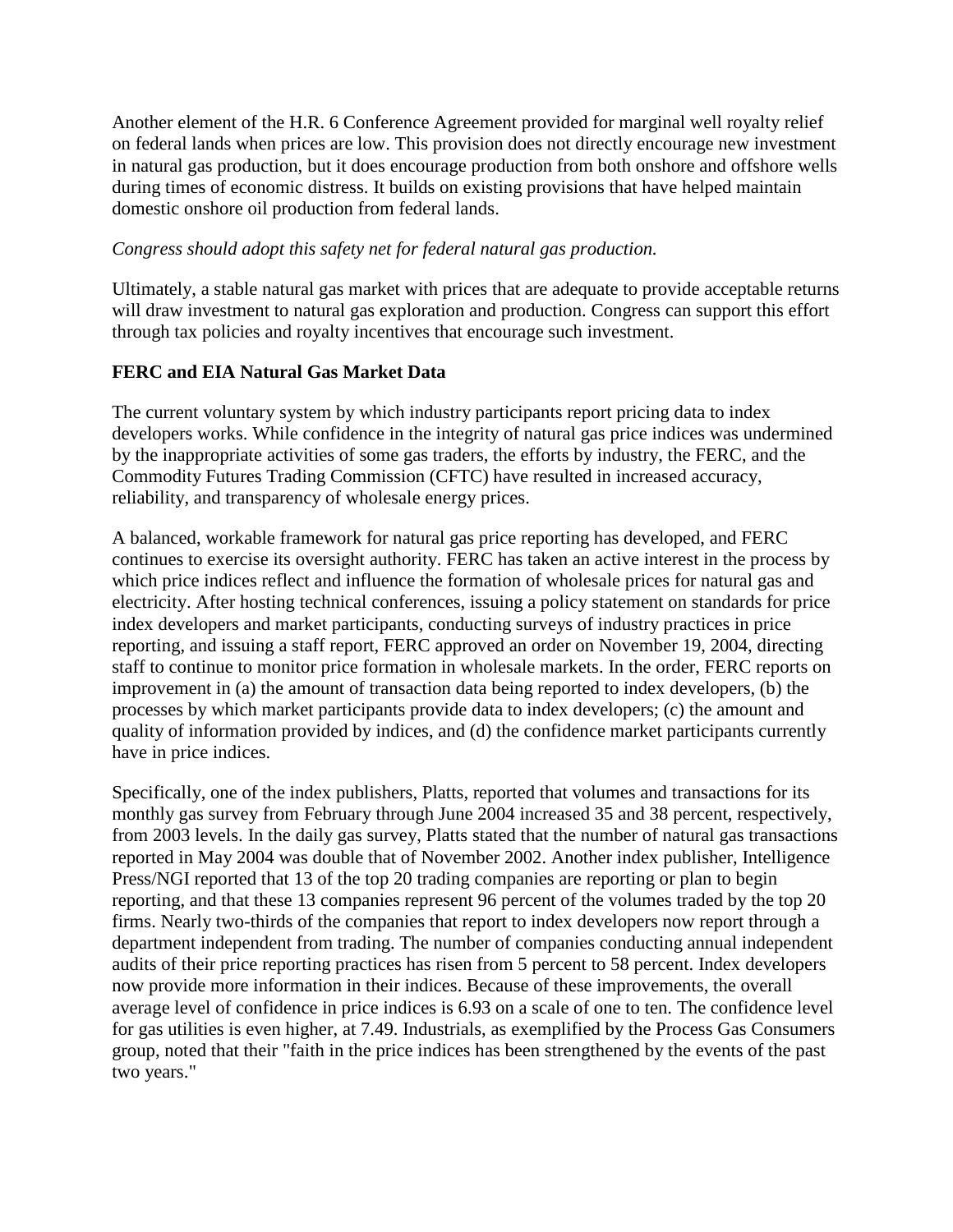The CFTC amended its larger-trader reporting rules to raise contract-reporting levels and subsequently will alter the number of reportable positions and the information provided by those positions in its weekly Commitments of Traders reports. The new final rules become effective January 20, 2005.

While the focus on market data has centered on pricing information, the accuracy of storage data has been in the headlines since the Energy Information Administration (EIA) issued its weekly storage report on November 24, 2004. In that report, EIA reported a storage withdrawal that greatly exceeded market expectations, and subsequently issued a downward correction from 49 Bcf to 17 Bcf. Based on preliminary investigation, it appears that this error was administrative in nature, not the result of market manipulation. The operator submitting the incorrect data has revised its system for reporting to EIA to ensure the accuracy of future reports. It is likely that other operators also will review their reporting systems to ensure that accurate data is submitted to EIA.

The Committee needs to look beyond the concerns with storage data and market information to the underlying issues of adequacy of storage capacity and natural gas supply availability. The focus on market data stems from actual manipulation, which has been curbed through oversight, and from volatility that naturally arises in a commodity market where supply and demand are not in balance.

Some industry participants have called on the CFTC to put in place more limited "stops" for natural gas trading. Under current NYMEX rules, a \$3/MMBtu change in price results in a stop in trading for 5 minutes. Those advocating tighter stops compare this unfavorably with stops on the beef exchange, where a movement of 1.5 cents results in a stop in trading for 24 hours. This proposal should not be adopted.

- The current stop of \$3 is reasonable for natural gas; the cattle market is not as volatile, so 1.5 cents is reasonable for that commodity.
- If you place limits on NYMEX trading, parties will go to the over-the-counter market. This is particularly true for natural gas, which does not have substitutes and is a necessity.
- Limits are intended to prevent a runaway market, not to alleviate volatility.
- NYMEX keeps prices honest.
- Stops wreak havoc with contract expirations.

While market oversight and transparency are important to assure the trading activities are legal and understandable, natural gas - like it or not - now trades through commodity markets. By their very nature, commodity markets, like stock markets, are inherently subject to volatility. Volatility can be diminished by greater transparency or greater storage capacity, but it cannot be eliminated.